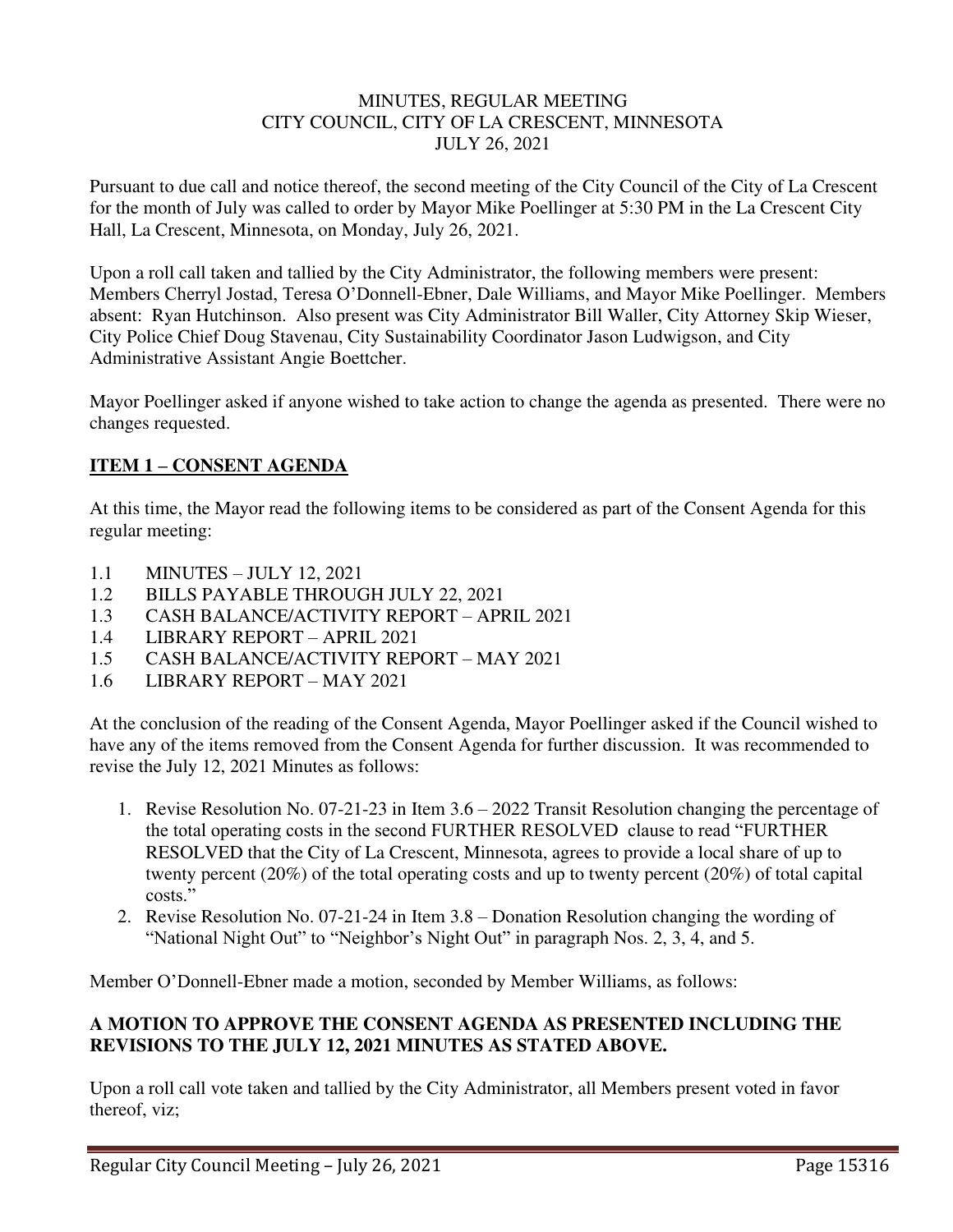| Cherryl Jostad         | Yes |
|------------------------|-----|
| Teresa O'Donnell-Ebner | Yes |
| Dale Williams          | Yes |
| Mike Poellinger        | Yes |

and none voted against the same. The motion was declared duly carried by a 4-0 vote.

### **ITEM 3.1 – MnDOT LIMITED USE PERMIT RESOLUTION**

City Administrator Waller reviewed with City Council a correspondence received from MnDOT regarding the need to update the City's existing limited use permit. The limited use permit was adopted in 1992. The limited use permit allows the City to participate in the MnDOT Landscape Partnership Program, and make continued improvements to MnDOT right-of-way. City Council reviewed the proposed Resolution. Following review and discussion, Member O'Donnell-Ebner introduced the following resolution and moved its passage and adoption:

### **RESOLUTION NO. 07-21-25**

#### **A RESOLUTION TO ENTER INTO A LIMITED USE PERMIT WITH THE STATE OF MINNESOTA, DEPARTMENT OF TRANSPORTATION**

IT IS RESOLVED that the City of La Crescent, Minnesota, enter into Limited Use Permit No. 2805-0043 with the State of Minnesota, Department of Transportation for the following purposes:

To provide for maintenance and use by the City of La Crescent upon, along and adjacent to Trunk Highway No. 61 and limits of which are defined in said Limited Use Permit.

IT IS FURTHER RESOLVED by the City Council of the City of La Crescent, Minnesota that the Mayor and the City Administrator are authorized to execute the Limited Use Permit.

ADOPTED this  $26<sup>th</sup>$  day of July, 2021.

SIGNED:

ATTEST:

Mayor

 $\frac{1}{\sqrt{2\pi}}$  , which is a set of the set of the set of the set of the set of the set of the set of the set of the set of the set of the set of the set of the set of the set of the set of the set of the set of the set of

City Administrator

\_\_\_\_\_\_\_\_\_\_\_\_\_\_\_\_\_\_\_\_\_\_\_\_\_\_\_\_\_

The motion for the adoption of the foregoing resolution was duly seconded by Member Jostad and upon a roll call vote taken and tallied by the City Administrator, all Members present voted in favor thereof, viz;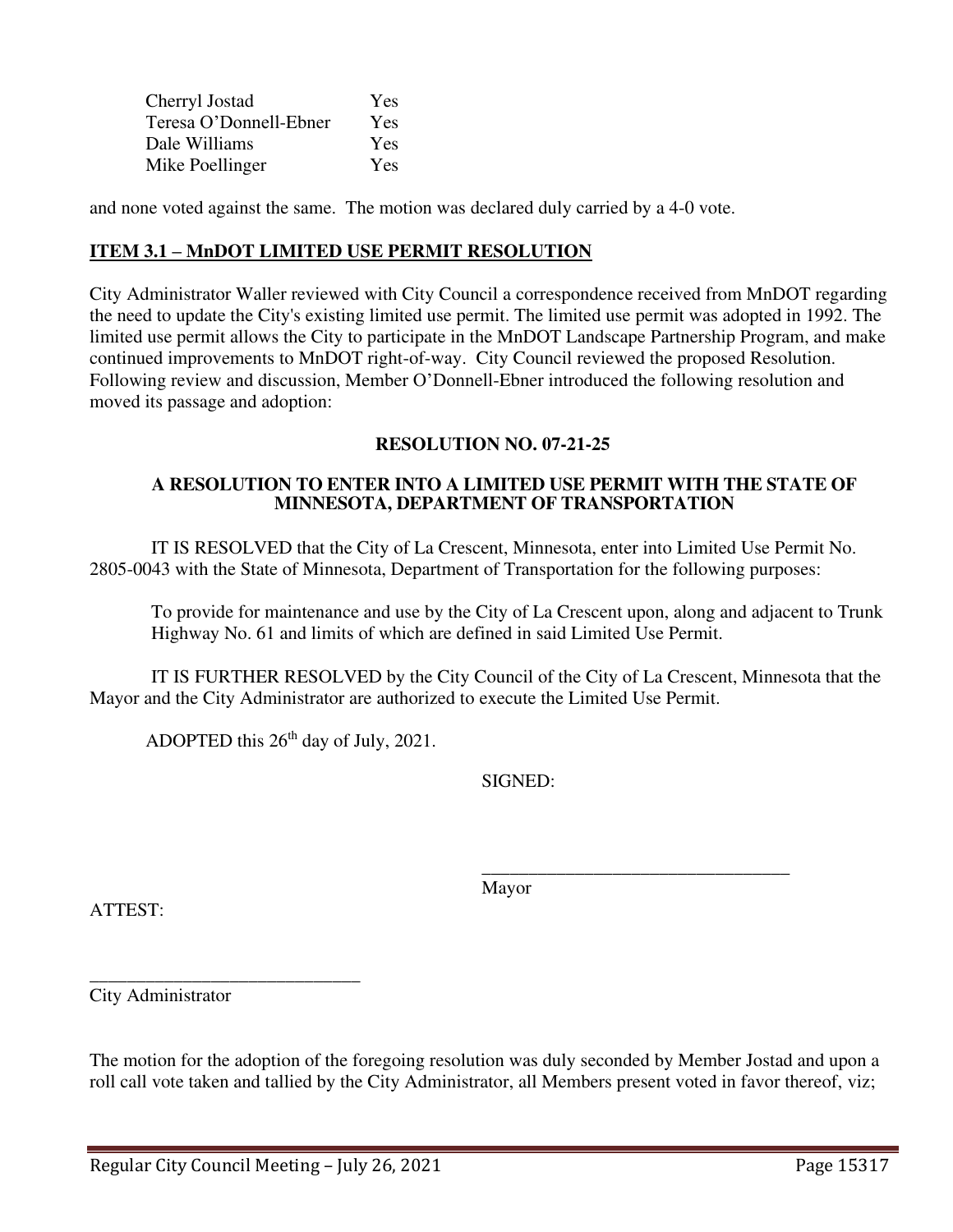| Cherryl Jostad         | Yes        |
|------------------------|------------|
| Teresa O'Donnell-Ebner | Yes        |
| Dale Williams          | <b>Yes</b> |
| Mike Poellinger        | Yes        |

and none voted against the same. The motion was declared duly carried and the resolution duly passed and adopted by a 4-0 vote.

At this time, City Council proceeded to Item 3.4 on the Agenda.

## **ITEM 3.4 – PERSONNEL COMMITTEE RECOMMENDATIONS**

City Administrator Waller reviewed with City Council the following recommendations from the Personnel Committee:

- 1. The Personnel Committee is recommending that the City Council appoint Ryan Quanrud to the position of Training Officer. City Council reviewed a memo from the Fire Chief regarding this recommendation.
- 2. The Personnel Committee is recommending that the City Council accept Jay Meier's resignation as Training Officer. City Council reviewed a memo from the Fire Chief regarding this recommendation.
- 3. The Personnel Committee is recommending that the City Council accept Isaiah Bunke's resignation as a Police Officer. City Council reviewed Officer Bunke's resignation letter dated July 13, 2021.
- 4. The Personnel Committee is recommending that the City Council promote part-time Police Officer Roth Clark to full-time status to fill the vacancy created by Isaiah Bunke's resignation. Pursuant to the terms and conditions of the union contract, Mr. Clark would serve a 12-month probationary period.

Following discussion, Member Jostad made a motion, seconded by Member Williams, as follows:

## **MOTION TO APPOINT RYAN QUANRUD TO THE POSITION OF TRAINING OFFICER FOR THE LA CRESCENT FIRE DEPARTMENT.**

Upon a roll call vote taken and tallied by the City Administrator, the following Members voted in favor thereof, viz;

| Cherryl Jostad         | Yes        |
|------------------------|------------|
| Teresa O'Donnell-Ebner | Yes        |
| Dale Williams          | Yes        |
| Mike Poellinger        | <b>Yes</b> |

and none voted against the same. The motion was declared duly carried by a 4-0 vote.

Following discussion, Member Williams made a motion, seconded by Member O'Donnell-Ebner, as follows:

## **MOTION TO ACCEPT JAY MEIER'S RESIGNATION AS TRAINING OFFICER FOR THE LA CRESCENT FIRE DEPARTMENT.**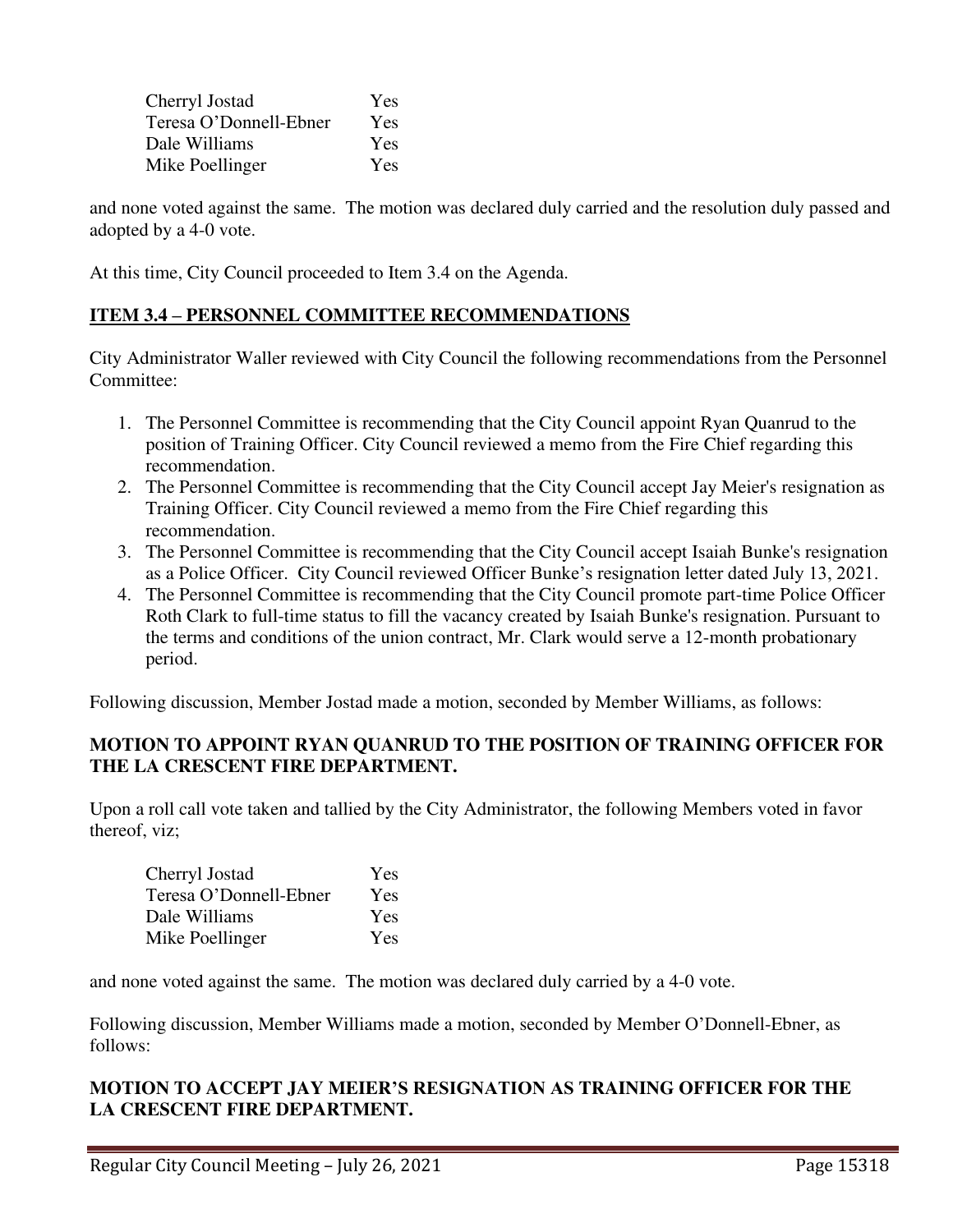Upon a roll call vote taken and tallied by the City Administrator, the following Members voted in favor thereof, viz;

| Cherryl Jostad         | Yes        |
|------------------------|------------|
| Teresa O'Donnell-Ebner | Yes        |
| Dale Williams          | Yes        |
| Mike Poellinger        | <b>Yes</b> |

and none voted against the same. The motion was declared duly carried by a 4-0 vote.

Following discussion, Member O'Donnell-Ebner made a motion, seconded by Member Williams, as follows:

## **MOTION TO ACCEPT ISAIAH BUNKE'S RESIGNATION AS A POLICE OFFICER WITH THE LA CRESCENT POLICE DEPARTMENT.**

Upon a roll call vote taken and tallied by the City Administrator, the following Members voted in favor thereof, viz;

| Cherryl Jostad         | Yes |
|------------------------|-----|
| Teresa O'Donnell-Ebner | Yes |
| Dale Williams          | Yes |
| Mike Poellinger        | Yes |

and none voted against the same. The motion was declared duly carried by a 4-0 vote.

Following discussion, Member Williams made a motion, seconded by Member Jostad, as follows:

## **MOTION TO APPROVE THE PROMOTION OF PART-TIME POLICE OFFICER ROTH CLARK TO FULL-TIME STATUS TO FILL THE VACANCY CREATED BY ISAIAH BUNKE'S RESIGNATION AND PURSUANT TO THE TERMS AND CONDITIONS OF THE UNION CONTRACT, MR. CLARK WOULD SERVE A 12-MONTH PROBATIONARY PERIOD.**

Upon a roll call vote taken and tallied by the City Administrator, the following Members voted in favor thereof, viz;

| Cherryl Jostad         | Yes        |
|------------------------|------------|
| Teresa O'Donnell-Ebner | Yes        |
| Dale Williams          | Yes        |
| Mike Poellinger        | <b>Yes</b> |

and none voted against the same. The motion was declared duly carried by a 4-0 vote.

City Council then proceeded back to Item 3.2 on the Agenda.

## **ITEM 3.2 – ADOPT A DRAIN STORMWATER PROGRAM**

City Sustainability Coordinator Ludwigson reviewed with City Council that the GreenStep committee has reviewed the Adopt-a-Drain program and is recommending its adoption by City Council. The Adopt-a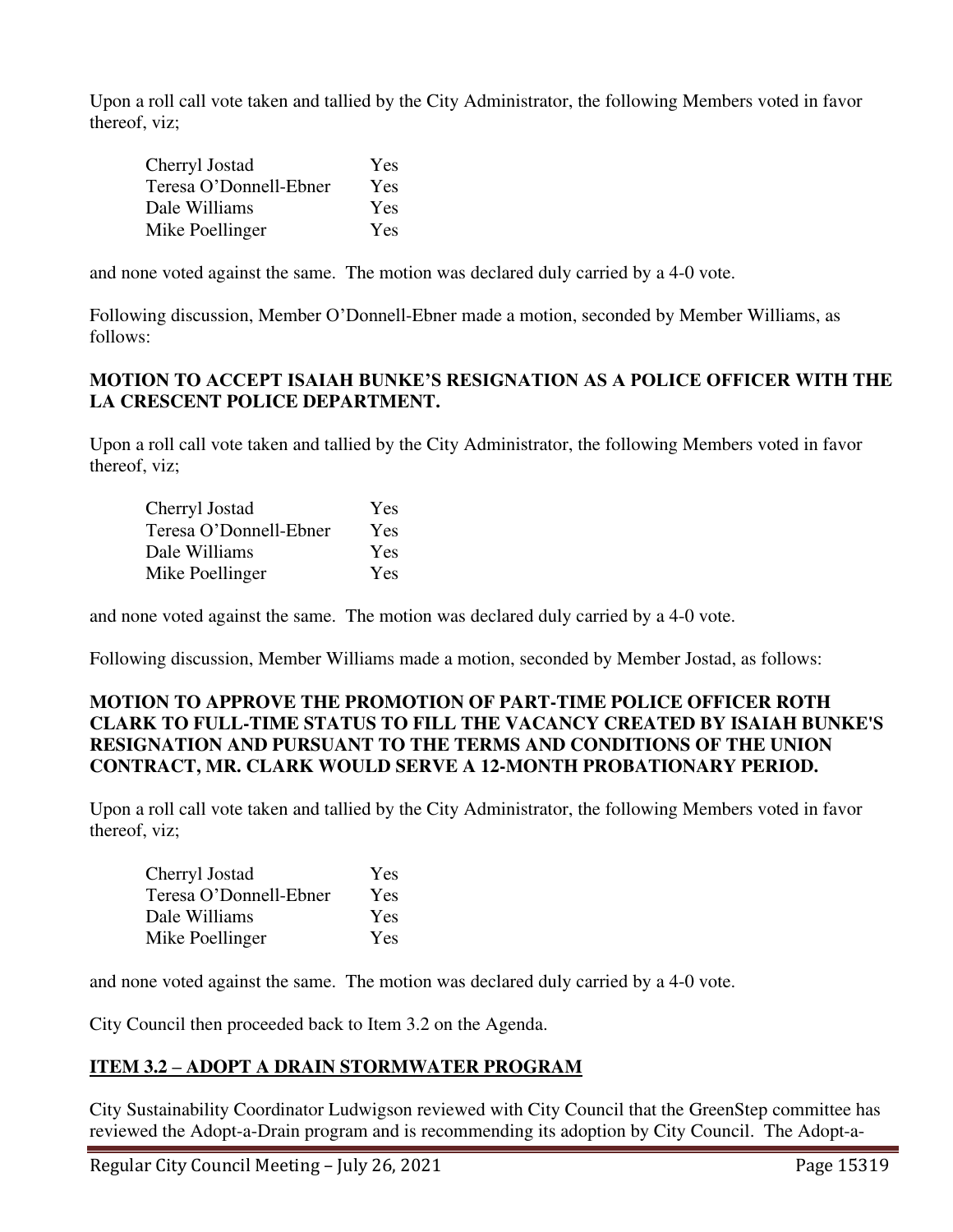Drain program is run by Hamline University. The Adopt-a-Drain program will be an important part of the public outreach for La Crescent. City Council reviewed information about the Adopt-a-Drain program, what it provides and its benefits. Following discussion, Member O'Donnell-Ebner made a motion, seconded by Member Williams, as follows:

#### **MOTION TO ADOPT THE ADOPT-A-DRAIN PROGRAM BASED ON THE GREENSTEP RECOMMENDATION AND TO AMEND THE BUDGET TO REFLECT THE EXPENDITURE.**

Upon a roll call vote taken and tallied by the City Administrator, the following Members voted in favor thereof, viz;

| Cherryl Jostad         | Yes |
|------------------------|-----|
| Teresa O'Donnell-Ebner | Yes |
| Dale Williams          | Yes |
| Mike Poellinger        | Yes |

and none voted against the same. The motion was declared duly carried by a 4-0 vote.

### **ITEM 3.3 – CARBON FREE ENERGY RESOLUTION**

City Sustainability Coordinator Ludwigson reviewed with City Council that the GreenStep committee has reviewed a Carbon-Neutral Energy Resolution. City Council reviewed the Resolution. The GreenStep committee is recommending that the City Council adopt the Carbon-Neutral Energy Resolution. As a Resolution, the language included is non-binding. The Resolution fits with the community vision statement from the Partners in Energy plan. City Council also reviewed examples of over 160 cities across the US who have adopted similar resolutions. Following review and discussion, Member O'Donnell-Ebner introduced the following resolution and moved its passage and adoption:

#### **RESOLUTION NO. 07-21-26**

#### **A RESOLUTION OF THE CITY COUNCIL OF THE CITY OF LA CRESCENT IN SUPPORT OF 100 PERCENT CARBON-NEUTRAL ENERGY**

WHEREAS, too much of Minnesota's energy comes from fossil fuels that pollute our air and water and alter our climate; and,

WHEREAS, there is overwhelming scientific consensus that climate change is a real and major threat to human civilization and is caused primarily by the combustion of fossil fuels; and

WHEREAS, the greatest burden resulting from an inadequate response to climate change will be borne by young people, future generations, and the poorest and most vulnerable communities around the globe; and

WHEREAS, Minnesota communities are already feeling the impacts of climate change; and,

WHEREAS, Xcel energy, the largest provider of power to La Crescent, has committed to 100 percent carbon-free energy by 2050 (1); and,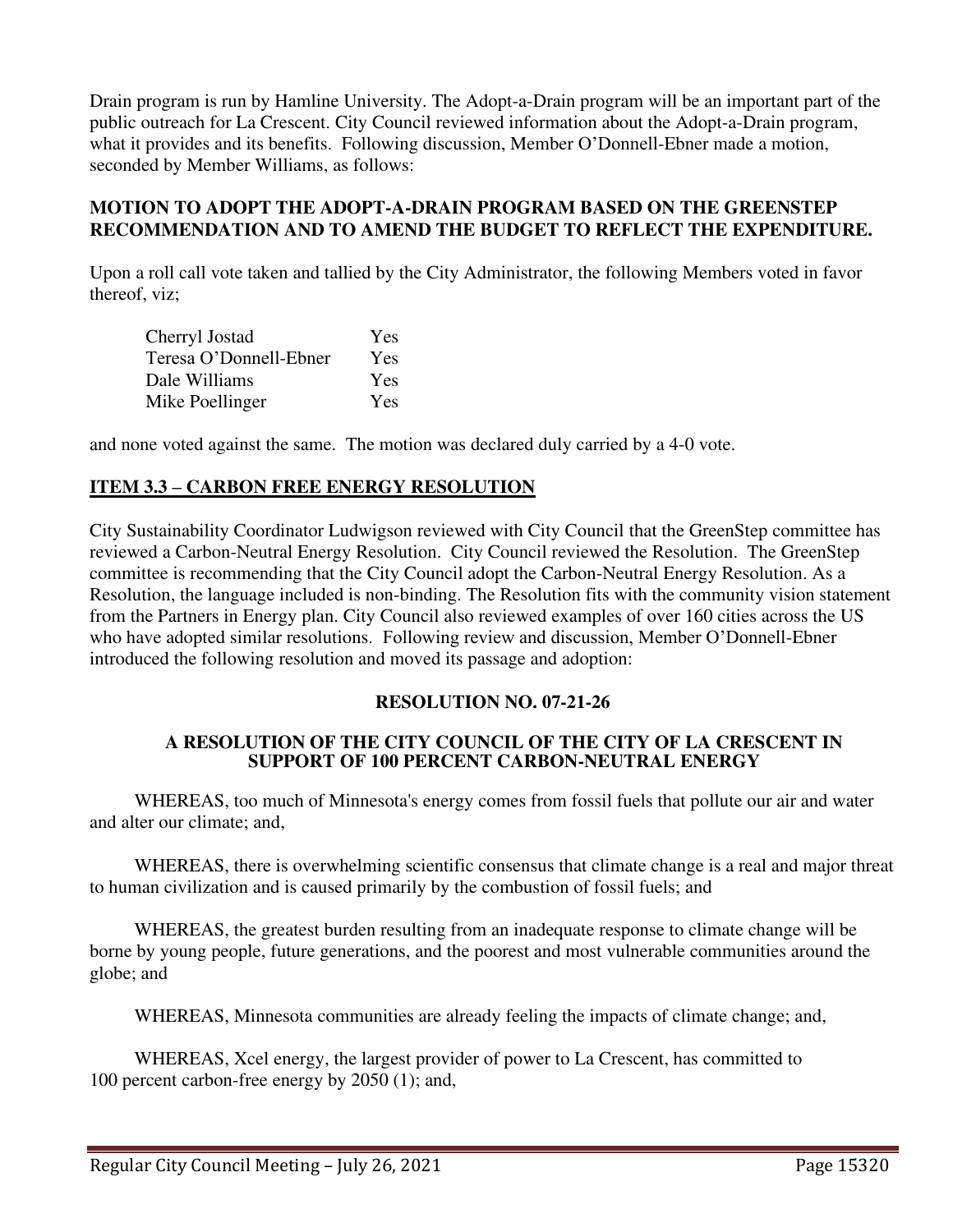WHEREAS, the City of La Crescent is already taking action to reduce its municipal carbon emissions and promote clean energy, including becoming a MN GreenStep city, B3 Benchmarking, solar PV installations on municipal buildings, retrofitting of LED lights, and purchase of solar electricity credits; and,

WHEREAS, carbon-free energy has brought many benefits to Minnesota, including reduced pollution (2), tens of thousands of clean energy jobs (3), and more of our energy dollars retained in the local economy; and

WHEREAS, Minnesota has historically been a leader in the fight against climate change (4), and has a responsibility to continue to set a positive example for other states and countries to follow; and

WHEREAS, the City of La Crescent can get 100 percent of its municipal electric energy needs from clean, carbon-free energy sources by 2030 (5);

THEREFORE, BE IT RESOLVED by the City Council of the City of La Crescent, in the County of Houston, State of Minnesota, that the City of La Crescent should commit to a goal of 100 percent clean, carbon-neutral energy, and move as quickly as economically feasible to achieve that goal;

To meet the goal of 100 percent carbon-neutral energy the city will aspire to:

- Meet 100 percent of its municipal electric energy needs from carbon-free energy sources by 2030.
- Meet 100 percent of the community's electric energy needs from carbon-neutral energy resources by 2035.
- Achieve net-zero emissions of communitywide energy use by 2050.
- City officials and city staff will consider all municipal decisions in light of whether they will bring the city and its residents, businesses, and institutions closer to 100 percent carbonneutral energy generation and use.

BE IT FURTHER RESOLVED that leaders in the Legislature and statewide elected and appointed officials are urged to do everything in their power to bring Minnesota closer to 100 percent carbon-free energy, and ensure that the benefits of carbon neutral energy are realized by Minnesota residents from all walks of life.

ADOPTED this  $26<sup>th</sup>$  day of July, 2021.

SIGNED:

ATTEST:

Mayor

 $\overline{\phantom{a}}$  , and the contract of the contract of the contract of the contract of the contract of the contract of the contract of the contract of the contract of the contract of the contract of the contract of the contrac

City Administrator

\_\_\_\_\_\_\_\_\_\_\_\_\_\_\_\_\_\_\_\_\_\_\_\_\_\_\_\_\_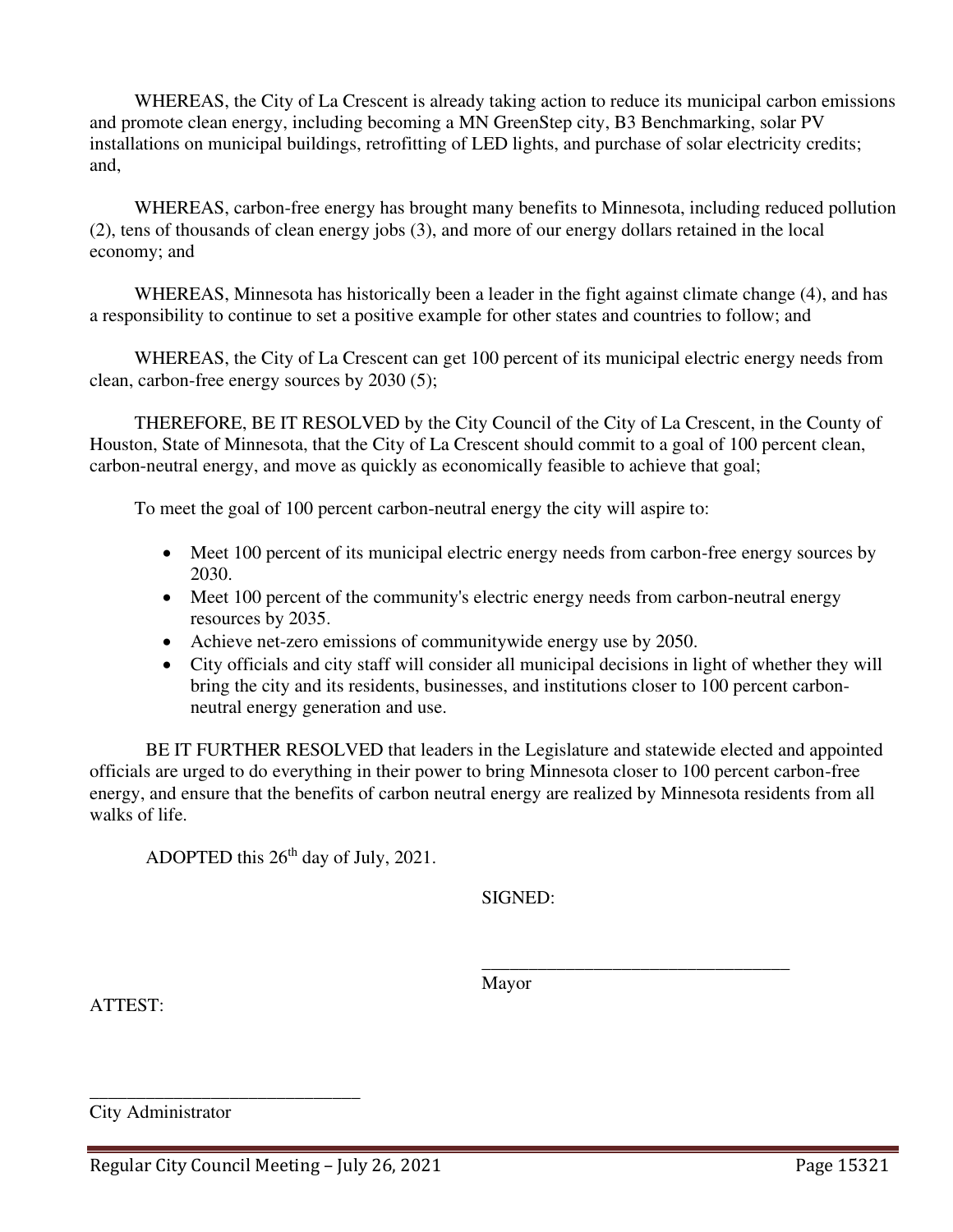Footnotes:

1. https://www.xcelenergy.com/carbon\_free\_2050

2. https://www.pca.state.mn.us/air/greenhouse-gas-emissions-data

3. https://mn.gov/commerce/media/news/?id=17-371481

4. pca.state.mn.us/air/state-and-regional-initiatives

5. Currently the City of La Crescent gets over 75% of municipal electric needs from carbon-free energy sources

6. https://lacrossetribune.com/news/local/la-crosse-looks-to-be-renewable-by/article\_16e33384-e4b0-57c8 a962-90bc62166c30.html

7.<https://www.postbulletin.com/magazines/radish/rochester-aims-for-renewable-energy/> article\_44e7d4e2-22e7-11e8-9ccc-335432ac7efe.html

The motion for the adoption of the foregoing resolution was duly seconded by Member Williams and upon a roll call vote taken and tallied by the City Administrator, the following Members present voted in favor thereof, viz;

| Teresa O'Donnell-Ebner | <b>Yes</b> |
|------------------------|------------|
| Dale Williams          | Yes        |
| Mike Poellinger        | Yes        |

and Member Cherryl Jostad voted against the same. The motion was declared duly carried and the resolution duly passed and adopted by a 3-1 vote.

## **ITEM 3.5 – COMMISSION RESIGNATIONS/APPOINTMENTS**

City Administrator Waller reviewed with City Council that Linda Larson is resigning from the Planning Commission. City Council reviewed Ms. Larson's letter of resignation. It was recommended to City Council to accept Ms. Larson's resignation, and appoint Ryan Stotts to fill the vacancy on the Planning Commission. City Administrator Waller also reviewed that there is a vacancy on the Park & Recreation Commission. It was recommended to City Council to appoint Linda Gasper to fill the vacancy that was created when Mike Limberg resigned.

Following discussion, Member O'Donnell-Ebner made a motion, seconded by Member Jostad, as follows:

## **MOTION TO ACCEPT LINDA LARSON'S RESIGNATION FROM THE PLANNING COMMISSION.**

Upon a roll call vote taken and tallied by the City Administrator, the following Members voted in favor thereof, viz;

| Cherryl Jostad         | Yes        |
|------------------------|------------|
| Teresa O'Donnell-Ebner | Yes        |
| Dale Williams          | Yes        |
| Mike Poellinger        | <b>Yes</b> |

and none voted against the same. The motion was declared duly carried by a 4-0 vote.

Following discussion, Member O'Donnell-Ebner made a motion, seconded by Member Jostad, as follows: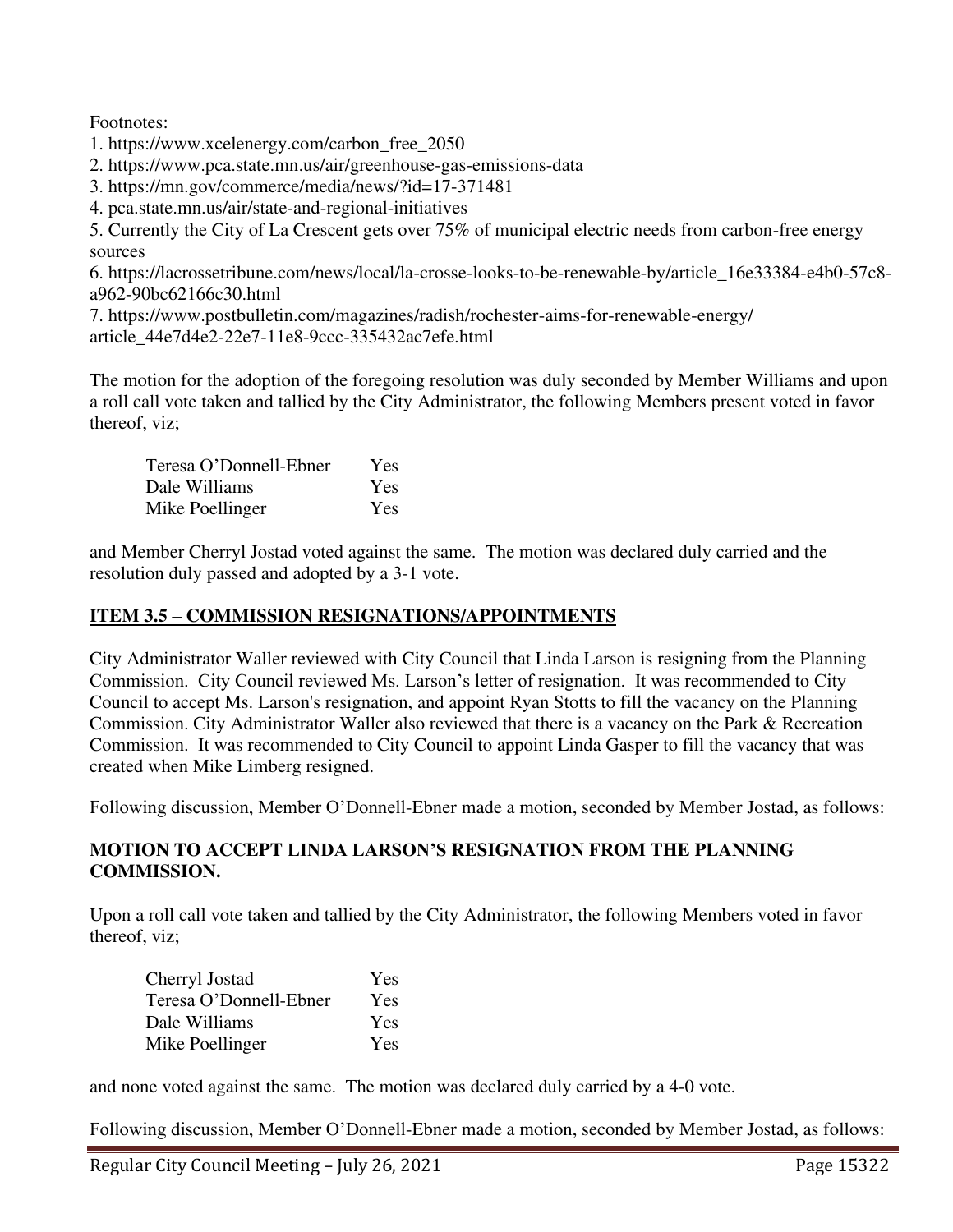## **MOTION TO APPOINT RYAN STOTTS TO THE PLANNING COMMISSION.**

Upon a roll call vote taken and tallied by the City Administrator, the following Members voted in favor thereof, viz;

| Cherryl Jostad         | Yes        |
|------------------------|------------|
| Teresa O'Donnell-Ebner | Yes        |
| Dale Williams          | Yes        |
| Mike Poellinger        | <b>Yes</b> |

and none voted against the same. The motion was declared duly carried by a 4-0 vote.

Following discussion, Member Jostad made a motion, seconded by Member Williams, as follows:

## **MOTION TO APPOINT LINDA GASPER TO THE PARK & RECREATION COMMISSION.**

Upon a roll call vote taken and tallied by the City Administrator, the following Members voted in favor thereof, viz;

| Cherryl Jostad         | Yes |
|------------------------|-----|
| Teresa O'Donnell-Ebner | Yes |
| Dale Williams          | Yes |
| Mike Poellinger        | Yes |

and none voted against the same. The motion was declared duly carried by a 4-0 vote.

## **ITEM 3.6 – PROPOSAL TO UPDATE PARK & RECREATION PLAN**

City Administrator Waller reviewed with City Council a proposal from MSA Professional Services, Inc. (MSA) to update the City's 2012 Comprehensive Park & Recreation Plan. For City Council information, in 2016, MSA completed the City's Comprehensive Plan, and in 2017, MSA completed both the City's Blufflands Plan and the City's Downtown Vision and Strategic Plan. The City's Park and Recreation Commission and the City's Natural Resource Advisory Group have reviewed the proposal, and both are recommending that the City Council accept the proposal and proceed with the project. City Council reviewed a list of some of the changes/improvements that have occurred since the 2012 plan was completed. The project will be expanded to include a thorough review and recommendations of the City's natural spaces. This component has not been included in earlier Park & Recreation Plans. In order to proceed with the project, it was recommended to City Council to accept the proposal submitted by MSA, and amend the 2021 general fund budget to reflect the expenditure. Following discussion, Member O'Donnell-Ebner made a motion, seconded by Member Williams, as follows:

### **MOTION TO ACCEPT THE PROPOSAL SUBMITTED BY MSA PROFESSIONAL SERVICES, INC. TO UPDATE THE CITY'S 2012 COMPREHENSIVE PARK & RECREATION PLAN AND AMEND THE 2021 GENERAL FUND BUDGET TO REFLECT THE EXPENDITURE.**

Upon a roll call vote taken and tallied by the City Administrator, the following Members voted in favor thereof, viz;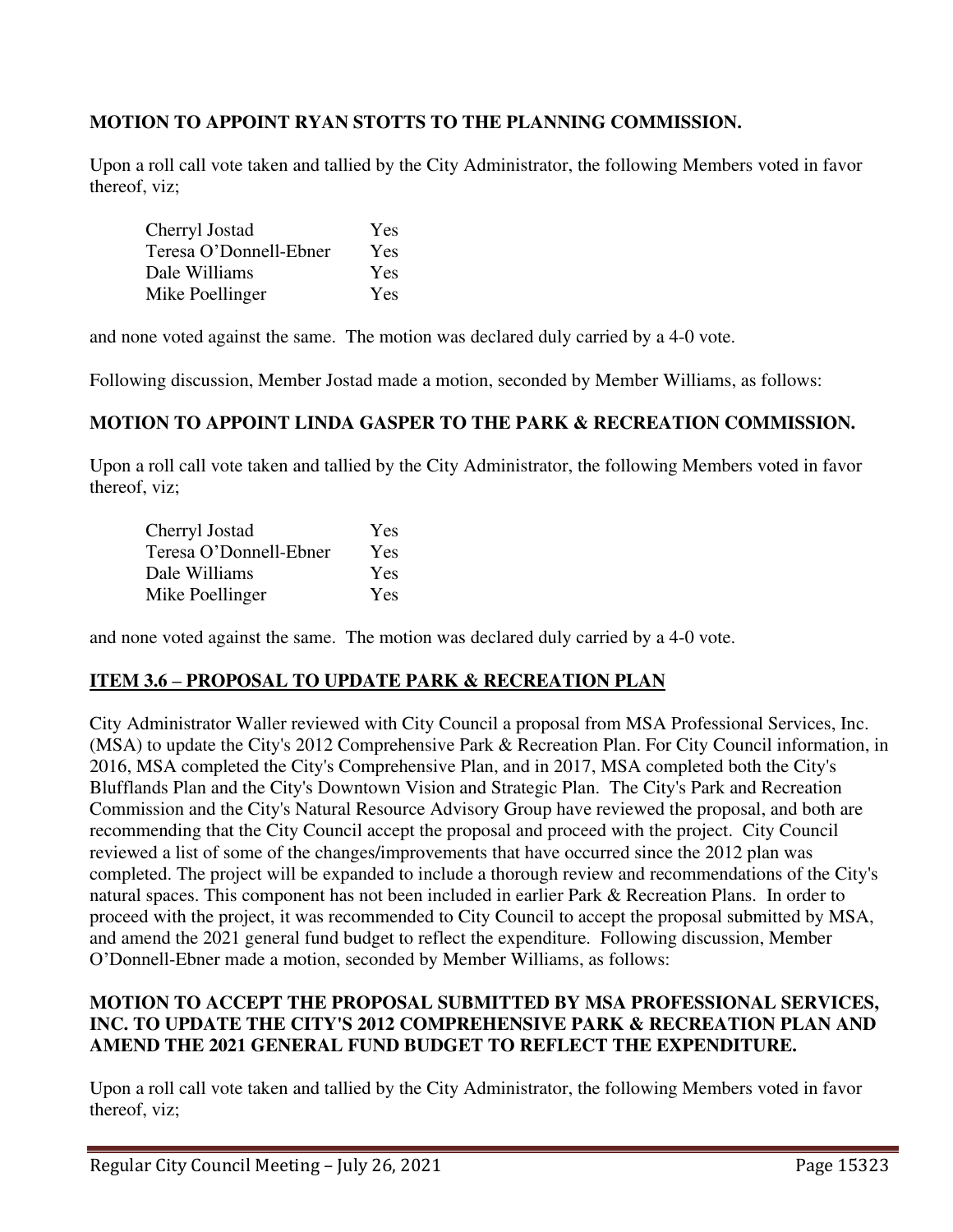| Cherryl Jostad         | <b>Yes</b> |
|------------------------|------------|
| Teresa O'Donnell-Ebner | <b>Yes</b> |
| Dale Williams          | Yes        |
| Mike Poellinger        | Yes        |

and none voted against the same. The motion was declared duly carried by a 4-0 vote.

## **ITEM 3.7 – ICE ARENA PROJECT CHANGE ORDER**

City Administrator Waller reviewed with City Council a change order for the Ice Arena Improvement project. The City's Engineer/Architect and representatives from Lancer Youth Hockey are both recommending the following:

- 1. To address condensation concerns in the future, approve a change to a TPO-SA fully adhered roof at an increase of \$26,330.00 for the high portion of the building. This is the portion of the building that contains the sheet of ice.
- 2. Do not approve the change in materials and methods for the low portion of the building.
- 3. Accept alternate #1 and install new downspouts to match the new roof cap at an additional cost of \$1,560.00.
- 4. Delete the sealant/painting portion of the project which will reduce the project cost by \$30,000.00. Due to the uncertainty of the availability of the product, this item will be revisited in 2022.

It was recommended to City Council to approve the change order from Interstate Roofing & WTP., Inc. for the Ice Arena Improvement project. Following discussion, Member Williams made a motion, seconded by Member O'Donnell-Ebner, as follows:

## **MOTION TO ACCEPT THE CHANGE ORDER FROM INTERSTATE ROOFING & WTP., INC. FOR THE ICE ARENA IMPROVEMENT PROJECT.**

Upon a roll call vote taken and tallied by the City Administrator, the following Members voted in favor thereof, viz;

| Cherryl Jostad         | <b>Yes</b> |
|------------------------|------------|
| Teresa O'Donnell-Ebner | Yes        |
| Dale Williams          | Yes        |
| Mike Poellinger        | Yes        |

and none voted against the same. The motion was declared duly carried by a 4-0 vote.

# **ITEM 3.8 – TEMPORARY ON-SALE LIQUOR LICENSE**

City Council reviewed a Memo from City Administrative Clerk Chris Fortsch regarding the receipt of a temporary on-sale liquor license application for La Crescent Apple Festival, Inc. for September 16-19, 2021 at Abnet Field. The application appears to be in order, and it was recommended to City Council to approve the application and authorize that it be forwarded to the Minnesota Department of Public Safety. Following discussion, Member Williams made a motion, seconded by Member O'Donnell-Ebner, as follows: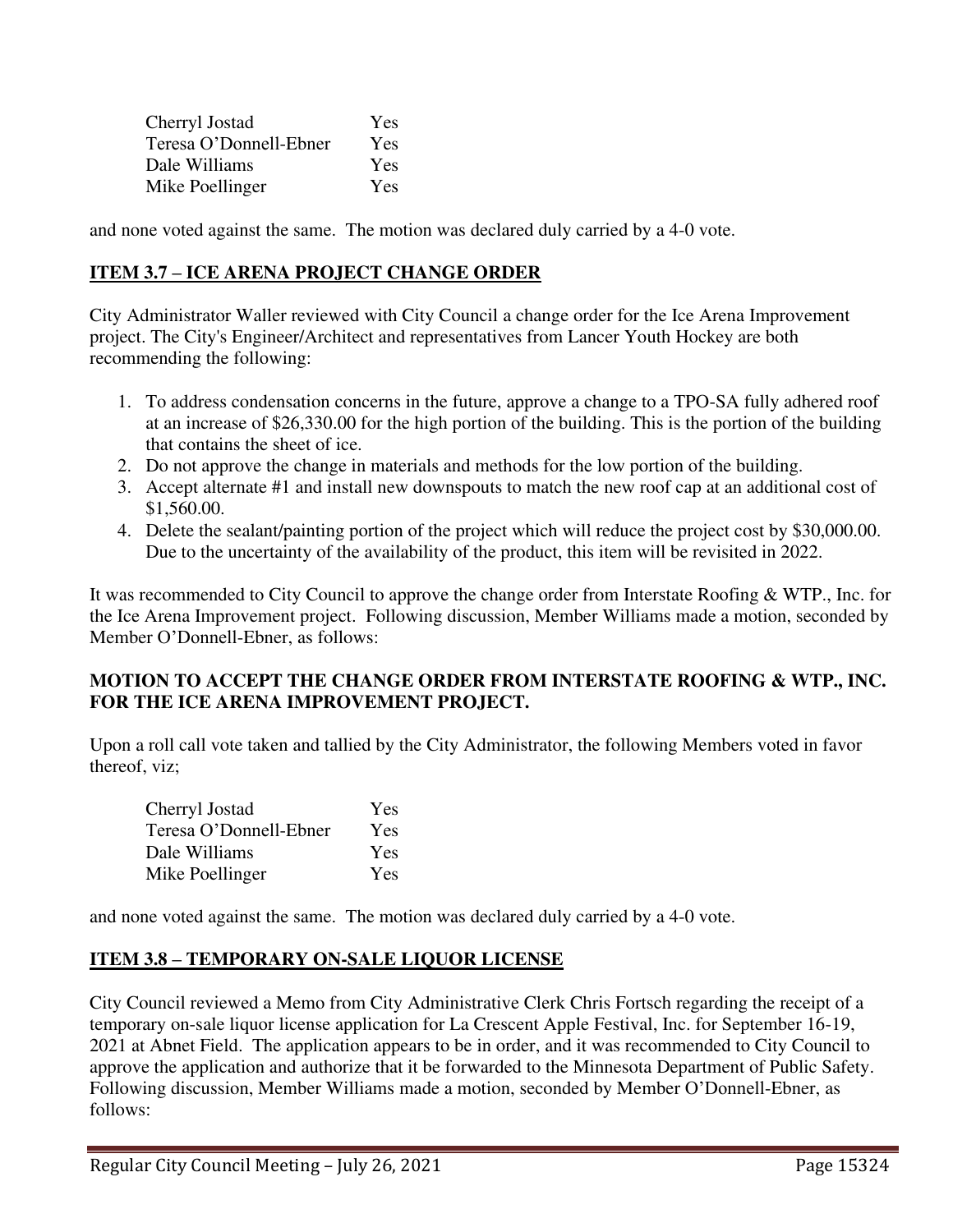## **MOTION TO APPROVE A TEMPORARY ON-SALE LIQUOR LICENSE APPLICATION FOR LA CRESCENT APPLE FESTIVAL, INC. FOR SEPTEMBER 16-19, 2021 AT ABNET FIELD AND AUTHORIZE THAT IT BE FORWARDED TO THE MINNESOTA DEPARTMENT OF PUBLIC SAFETY.**

Upon a roll call vote taken and tallied by the City Administrator, the following Members voted in favor thereof, viz;

| Cherryl Jostad         | Yes        |
|------------------------|------------|
| Teresa O'Donnell-Ebner | Yes        |
| Dale Williams          | <b>Yes</b> |
| Mike Poellinger        | Yes        |

and none voted against the same. The motion was declared duly carried by a 4-0 vote.

### **ITEM 3.9 – APPLEFEST PARADE REQUEST**

City Council reviewed a Memorandum from the Applefest Board of Directors requesting assistance from the City of La Crescent for coordinating the 73<sup>rd</sup> year of Applefest which will take place September 16-19, 2021. The Applefest Board would like assistance with the following: help in preparing the carnival area, installing signs, installing stakes and fencing, a water line for the King Apple Tent, use of city garbage cans, picnic tables and trailer, as well as help barricading the staging route for the King Apple Parade, and use of 8 golf carts during the King Apple Parade. City Council also reviewed a Memo from La Crescent Police Chief Stavenau regarding the Applefest Board of Directors requesting approval for the 2021 King Apple Parade to be held on September 19 and the Kiddie Parade to be held on September 18. The parades will be held on the same route as years previous. A map was provided for reference regarding the routes and staging areas. It was recommended to City Council to grant approval. Following discussion, Member Williams made a motion, seconded by Member O'Donnell-Ebner, as follows:

## **MOTION TO APPROVE THE FOLLOWING FOR APPLEFEST THAT WILL TAKE PLACE SEPTEMBER 16-19, 2021: HELP IN PREPARING THE CARNIVAL AREA, INSTALLING SIGNS, INSTALLING STAKES AND FENCING, A WATER LINE FOR THE KING APPLE TENT, USE OF CITY GARBAGE CANS, PICNIC TABLES AND TRAILER, AS WELL AS HELP BARRICADING THE STAGING ROUTE FOR THE KING APPLE PARADE, AND USE OF 8 GOLF CARTS DURING THE KING APPLE PARADE AND ALSO TO APPROVE THE PARADE ROUTES FOR THE 2021 KING APPLE PARADE TO BE HELD ON SEPTEMBER 19 AND THE KIDDIE PARADE TO BE HELD ON SEPTEMBER 18 .**

Upon a roll call vote taken and tallied by the City Administrator, all Members present voted in favor thereof, viz;

| Cherryl Jostad         | Yes        |
|------------------------|------------|
| Teresa O'Donnell-Ebner | <b>Yes</b> |
| Dale Williams          | Yes        |
| Mike Poellinger        | Yes        |

and none voted against the same. The motion was declared duly carried by a 4-0 vote.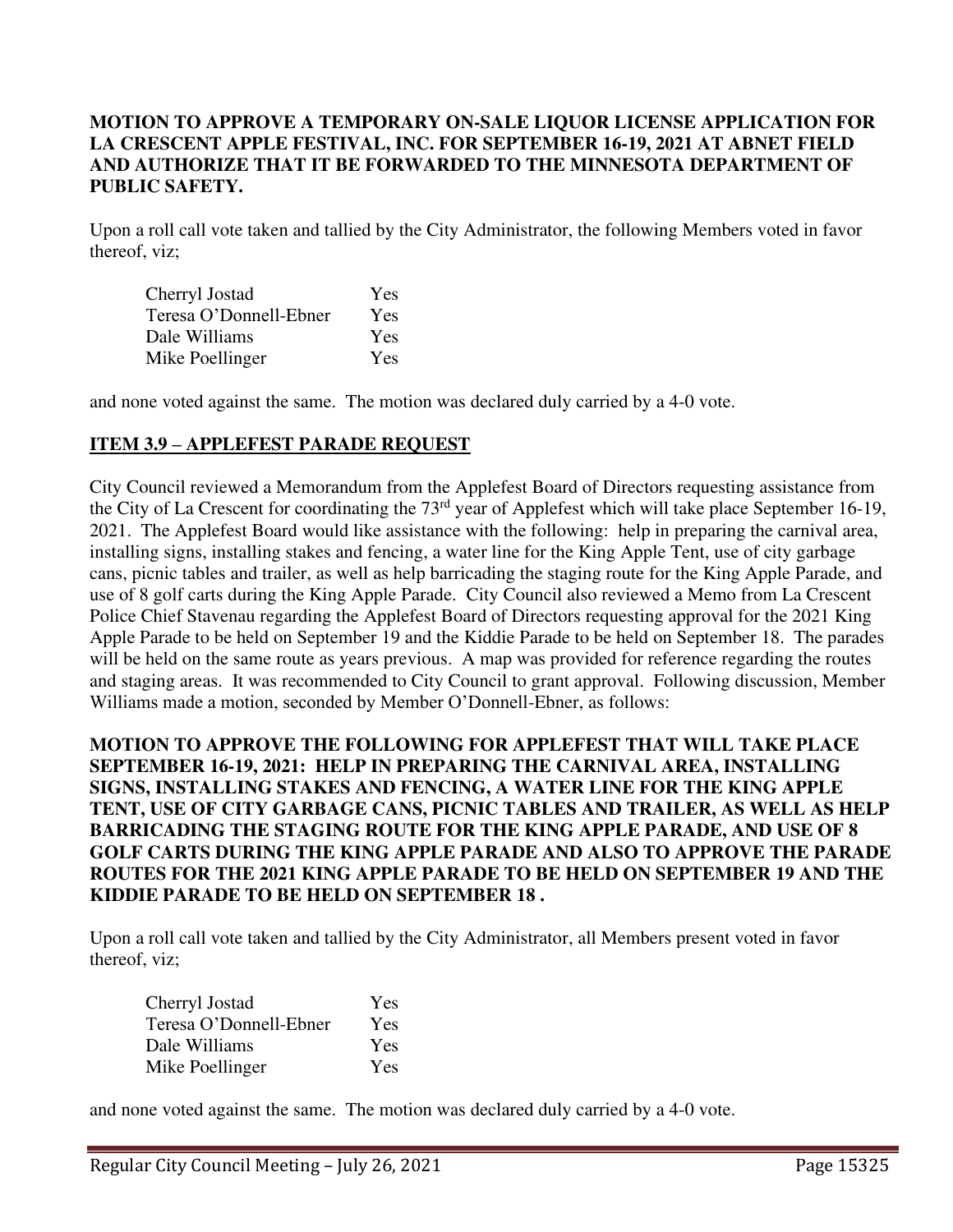# **ITEM 3.10 – NEIGHBOR'S NIGHT OUT**

City Police Chief Stavenau reviewed with City Council and invited them to the La Crescent Police Department's 5<sup>th</sup> Annual Neighbor's Night Out on August 3, 2021 from 5:00-8:00 pm at Frank J. Kistler Memorial Park. The Police Department has invited numerous community groups to showcase La Crescent and the event includes a free brat meal in addition to numerous free family-friendly activities. City Council was encouraged to help spread the word in helping celebrate the Community of La Crescent while meeting old friends and making new ones. This item was informational, and no action was taken.

# **ITEM 3.11 – PUBLIC INFORMATIONAL MEETING**

City Police Chief Stavenau reviewed with City Council a correspondence to numerous City of La Crosse and Houston County agencies regarding a public informational meeting to be held on July 27, 2021, at 5:30 pm at the La Crescent Community Room to address the concerns of Shore Acres residents regarding the bass boat traffic during tournaments on the West Channel of Mississippi River. It was the consensus of City Council for Mayor Mike Poellinger to attend and Council Members Teresa O'Donnell-Ebner and Cherryl Jostad to split attendance as representatives from the La Crescent City Council. This item was informational, and no action was taken.

At this time, it was the consensus of City Council to again review Item 3.3 – Carbon Free Energy Resolution.

# **ITEM 3.3 – CARBON FREE ENERGY RESOLUTION (REVIEW)**

It was recommended by City Attorney Wieser to remove the word "aspire" in meeting the goals and to include an additional bullet point in the goals as referenced in the Resolution.

Following review and discussion, Member O'Donnell-Ebner introduced the following amendments to the previously adopted Resolution based upon City Attorney Wieser's recommendations and moved its passage and adoption:

# **AMENDMENTS TO RESOLUTION NO. 07-21-26**

To meet the goal of 100 percent carbon-neutral energy the city will:

- Meet 100 percent of its municipal electric energy needs from carbon-free energy sources by 2030.
- Meet 100 percent of the community's electric energy needs from carbon-neutral energy resources by 2035.
- Achieve net-zero emissions of communitywide energy use by 2050.
- City officials and city staff will consider all municipal decisions in light of whether they will bring the city and its residents, businesses, and institutions closer to 100 percent carbonneutral energy generation and use.
- The above goals are aspirational in nature and not to be considered binding upon the City.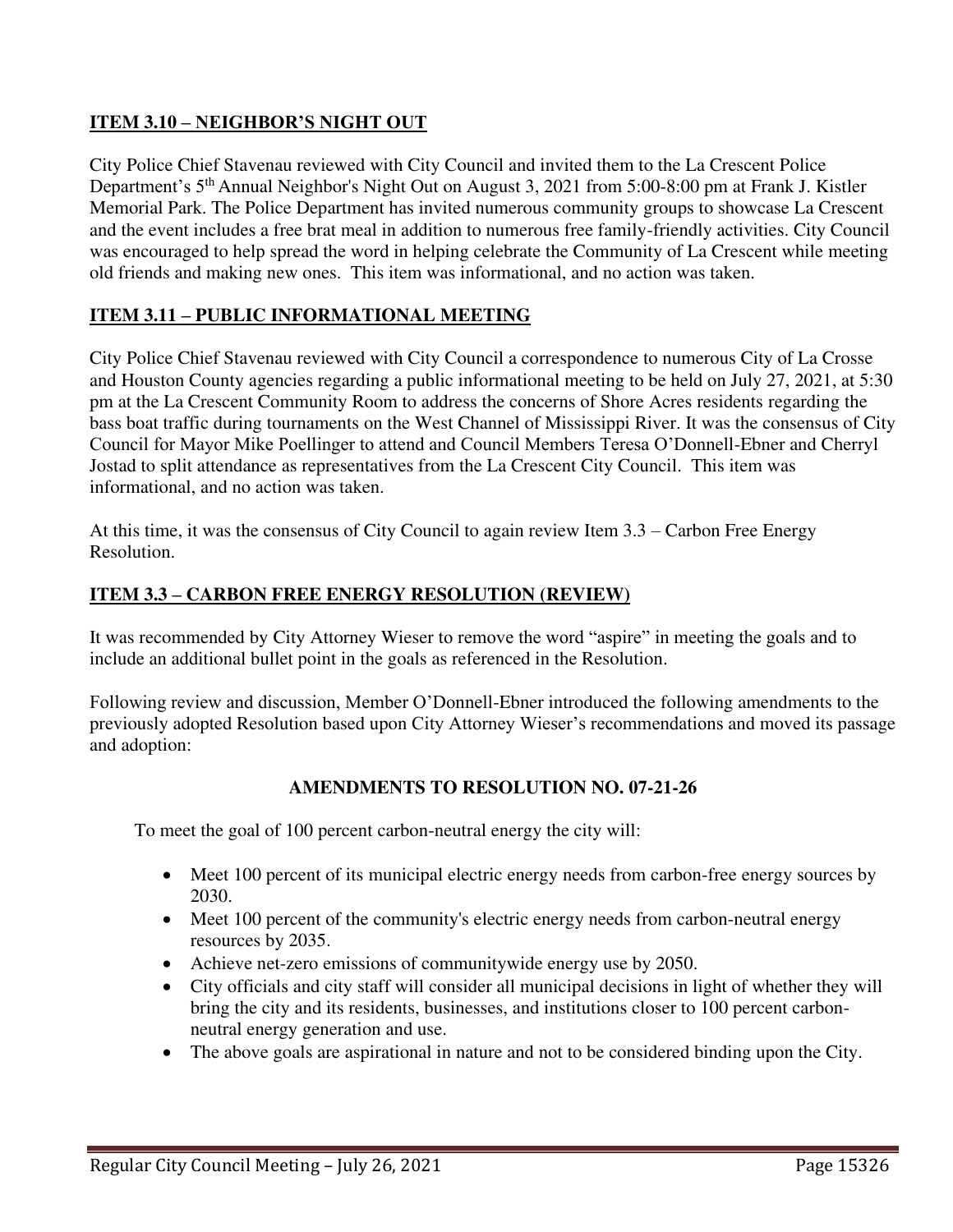The motion for the adoption of the amendments to the foregoing resolution was duly seconded by Member Williams and upon a roll call vote taken and tallied by the City Administrator, the following Members present voted in favor thereof, viz;

| Cherryl Jostad         | Yes |
|------------------------|-----|
| Teresa O'Donnell-Ebner | Yes |
| Dale Williams          | Yes |
| Mike Poellinger        | Yes |

and none voted against the same. The motion was declared duly carried and the resolution duly passed and adopted by a 4-0 vote.

# **ITEM 5.1 – MAYOR'S COMMENTS – COVID-19 REVIEW**

Mayor Poellinger wished to address the Covid-19 review/timeline. Ryan Stotts will be preparing a review and narrative not to exceed \$2,000.00. This item will be placed on the next City Council Agenda.

## **ITEM 6.1 – STAFF CORRESPONDENCE/COMMITTEE UPDATES – PARK AND RECREATION COMMISSION MINUTES – JULY 20, 2021**

City Council reviewed the Minutes from the July 20, 2021 La Crescent Park and Recreation Commission meeting. No action taken.

# **ITEM 8 – CHAMBER OF COMMERCE**

Tammy Stremcha of the La Crescent Chamber of Commerce informed City Council that the Chamber Annual Steak Fry will be held on August 11, 2021 and that the Fire Department's 100<sup>th</sup> Year Celebration will be held on August 7, 2021.

There being no further business to come before the Council at this time, Member Williams made a motion, seconded by Member O'Donnell-Ebner, to adjourn the meeting. Upon a roll call vote taken and tallied by the City Administrator, the following Members present voted in favor thereof, viz;

| Cherryl Jostad         | Yes |
|------------------------|-----|
| Teresa O'Donnell-Ebner | Yes |
| Dale Williams          | Yes |
| Mike Poellinger        | Yes |

and none voted against the same. The motion was declared duly carried by a 4-0 vote and the meeting duly adjourned at 6:36 PM.

 $\overline{\phantom{a}}$  , and the contract of the contract of the contract of the contract of the contract of the contract of the contract of the contract of the contract of the contract of the contract of the contract of the contrac

APPROVAL DATE:

SIGNED:

Mayor